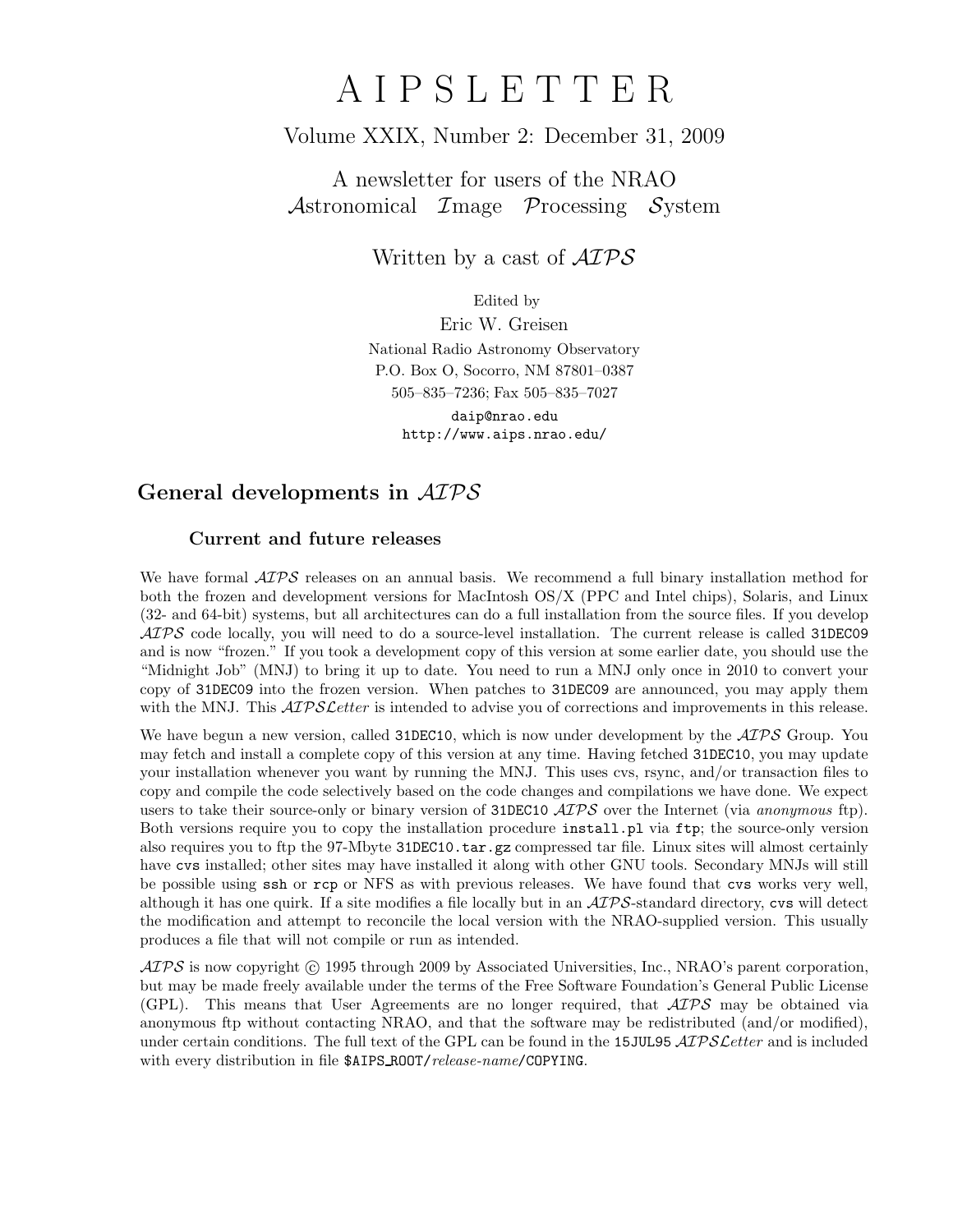#### Installing a new version

If compiling locally, new releases must be installed from the tar ball for that release. If using the binary installation, a full new installation must also be done with rsync. The cvs system requires this. When installing a new  $\langle \angle ATPS \rangle$  release in a system that already has a previous release, we recommend that install.pl be used and that the previous release be left in place, at least until the new installation has been seen to work. If you do this, then you will not have to re-edit the disk, printer, and tape lists and can simply skip all those pages in the install.pl menus. The old \$HOME/.AIPSRC file may be left in place, but it will need to be edited. The lines giving the DOWNLOADED and UNPACKED parameters should be cleared and the CCOMOPT line should be changed to point to the current release rather than the previous one — the -I parameter really should be -I\$INC but it gets its full path name instead. This forces a re-edit with each release. If you have made special versions of UPDCONFIG and do\_daily.host, you should preserve them under new names and restore them after the install. If you have an odd set of  $\mathcal{AIPS}$  versions, the \$AIPS ROOT/AIPSPATH.\*SH files may need to be edited after the install to set the desired versions.

For Linux, Solaris Ultra, and MacIntosh systems, a binary installation could be available from DVD, supported by install.pl. Alternatively, the frozen version may be installed with the binary installation method now present in install.pl. The ftp site for downloading files directly has been eliminated.

### AIPS Distribution

From the NRAO system logs, we count apparent MNJ accesses, downloads of the tar balls, and rsync accesses by unique IP address. Since DSL and some university and other connections may be assigned different IP addresses at different times, this will be a bit of an over-estimate of actual sites. However, a single IP address is often used to provide  $\mathcal{AIPS}$  to a number of computers, so these numbers are at the same time an under-estimate of the number of computers running current versions of  $\mathcal{AIPS}$ . In 2009, a total of 307 different IP addresses downloaded the frozen form of 31DEC08 and 1228 IP addresses downloaded 31DEC09 in tarball or binary form. Fully 1855 IP addresses accessed the NRAO cvs master. Each of these has at least installed some version of  $\mathcal{AIPS}$  and 507 appear to have run the MNJ at least occasionally. The total number of unique IP addresses in these three lists was 2399. 478 sites accessed 31DEC08 in binary form, while 1082 sites used the binary form of 31DEC09. The attached figure shows the cumulative number of unique sites, cvs access sites, tar-ball/binary download sites and binary access sites known to us as a function of week in 2009. These numbers represent substantial increases (more than 10%) over those for 2008.

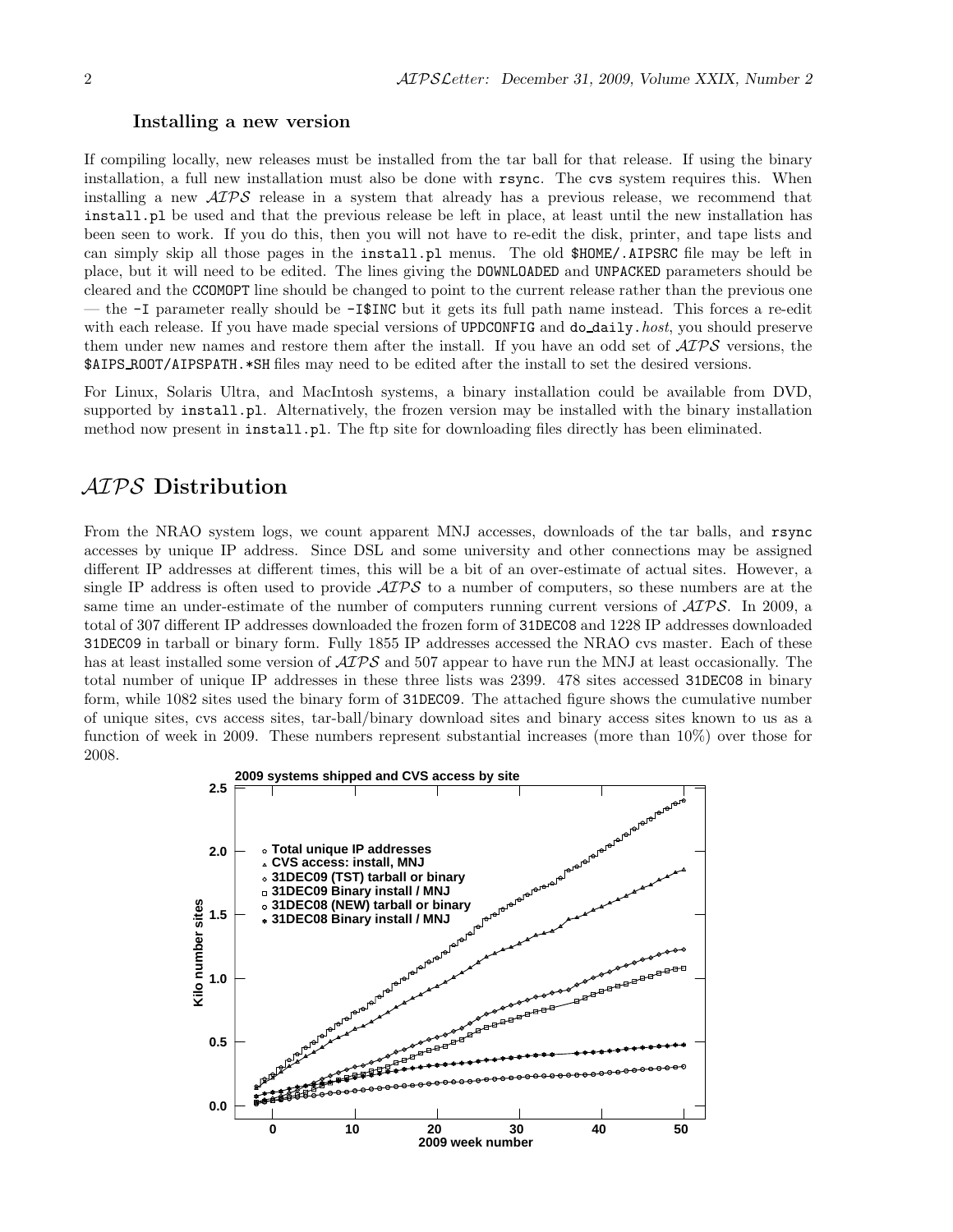Since the registration system, always under-utilized, has now been abandoned, we are left with analysis by IP address. The table below lists the IP addresses for 2009 by the final qualifier for shipments of 31DEC09, 31DEC08, and access to the cvs site. The numbers in the cvs column include those sites that install or run a midnight job for these releases. The comments come from what appears to be a semi-official list of Internet codes. Sorting is on the "unique" column, which counts unique IP addresses over the other three columns:

| 22<br>130<br>490<br>554<br>Network<br>net<br>34<br>401<br>US Educational<br>$_{\rm edu}$<br>213<br>344<br>uk<br>12<br>85<br>132<br>102<br>United Kingdom<br>16<br>73<br>$50\,$<br>87<br>Japan<br>jp<br>15<br>43<br>$51\,$<br>74<br>US Commercial<br>com<br>$\bf 5$<br>29<br>61<br>$73\,$<br>$_{\rm de}$<br>Germany<br>$\,6$<br>$30\,$<br>$50\,$<br>57<br>Non-Profit Organization<br>org<br>16<br>56<br>29<br>$38\,$<br>India<br>in<br>$\boldsymbol{9}$<br>$33\,$<br>$36\,$<br>50<br>Spain<br>$\mathop{\mathrm{es}}$<br>$32\,$<br>42<br>$\mathbf{1}$<br>$\,29$<br>Poland<br>pl<br>$\overline{2}$<br>it<br>28<br>34<br>$25\,$<br>Italy<br>$20\,$<br>13<br>16<br>30<br><b>Brazil</b><br>br<br>$\sqrt{3}$<br>$\mathbf{nl}$<br>$20\,$<br>25<br>29<br>Netherlands<br>$\overline{2}$<br>12<br>22<br>28<br>Australia<br>au<br>$\bf 5$<br>15<br>24<br>26<br>Canada<br>ca<br>$\sqrt{3}$<br>21<br>$_{\rm fr}$<br>16<br>$23\,$<br>France<br>$\overline{2}$<br>21<br>13<br>22<br>Russian Federation<br>ru<br>3<br>10<br>$\overline{7}$<br>19<br>South Africa<br>za<br>$\overline{4}$<br>12<br>$\,6$<br>14<br>Mexico<br>mx<br>$\mathbf{1}$<br>$\boldsymbol{9}$<br>$\,6$<br>12<br><b>US</b> Government<br>gov<br>$\boldsymbol{0}$<br>$\overline{4}$<br>10<br>10<br>Sweden<br>se<br>$\,6$<br>$\overline{4}$<br>$\,6$<br>$8\,$<br>Ireland<br>ie<br>$\overline{2}$<br>$\overline{2}$<br>$\,6$<br>$\overline{7}$<br>US Military<br>mil<br>$\overline{0}$<br>$\,6$<br>$\,6$<br>$\overline{7}$<br>Taiwan<br>tw<br>3<br>$\sqrt{3}$<br>$\overline{4}$<br>$6\phantom{.}$<br>Argentina<br>ar<br>fi<br>$\bf 5$<br>$\mathbf{1}$<br>$\overline{4}$<br>$6\phantom{.}$<br>Finland<br>3<br>$\overline{2}$<br>3<br>$\overline{5}$<br>Belgium<br>be<br>3<br>$\overline{5}$<br>$\mathbf{1}$<br>cl<br>$\overline{4}$<br>Chile<br>$\mathbf{1}$<br>$\mathbf{1}$<br>$\overline{4}$<br>$\overline{4}$<br>Portugal<br>pt<br>3<br>$\overline{2}$<br>dk<br>$\mathbf 1$<br>$\boldsymbol{0}$<br>Denmark<br>3<br>$\overline{2}$<br>3<br>$\boldsymbol{0}$<br>Old style Arpanet<br>arpa<br>$\sqrt{3}$<br>$\overline{2}$<br>3<br>$\boldsymbol{0}$<br>Austria<br>at<br>3<br>$\overline{2}$<br>$\boldsymbol{3}$<br>$\boldsymbol{0}$<br>Yugoslavia<br>yu<br>3<br>$\boldsymbol{3}$<br>$\mathbf{1}$<br>$\boldsymbol{0}$<br>Hungary<br>hu<br>$\overline{2}$<br>$\mathbf{1}$<br>$\mathbf 1$<br>$\mathbf{1}$<br>New Zealand (Aotearoa)<br>nz<br>$\overline{2}$<br>$\overline{2}$<br>$\mathbf{1}$<br>United Arab Emirates<br>$\boldsymbol{0}$<br>ae<br>$\mathbf{1}$<br>$\sqrt{2}$<br>$\overline{2}$<br>$_{\rm{lv}}$<br>$\mathbf{1}$<br>Latvia<br>$\overline{2}$<br>$\overline{2}$<br>ch<br>$\mathbf{1}$<br>$\mathbf{1}$<br>Switzerland<br>$\overline{2}$<br>$\overline{2}$<br>$\overline{0}$<br>$\mathbf{1}$<br>Greece<br>gr<br>$\overline{2}$<br>$\overline{2}$<br>$\boldsymbol{0}$<br>$\boldsymbol{0}$<br>China<br>${\rm cn}$ | Code | 31DEC08 | 31DEC09 | cvs site | unique | Comments |
|------------------------------------------------------------------------------------------------------------------------------------------------------------------------------------------------------------------------------------------------------------------------------------------------------------------------------------------------------------------------------------------------------------------------------------------------------------------------------------------------------------------------------------------------------------------------------------------------------------------------------------------------------------------------------------------------------------------------------------------------------------------------------------------------------------------------------------------------------------------------------------------------------------------------------------------------------------------------------------------------------------------------------------------------------------------------------------------------------------------------------------------------------------------------------------------------------------------------------------------------------------------------------------------------------------------------------------------------------------------------------------------------------------------------------------------------------------------------------------------------------------------------------------------------------------------------------------------------------------------------------------------------------------------------------------------------------------------------------------------------------------------------------------------------------------------------------------------------------------------------------------------------------------------------------------------------------------------------------------------------------------------------------------------------------------------------------------------------------------------------------------------------------------------------------------------------------------------------------------------------------------------------------------------------------------------------------------------------------------------------------------------------------------------------------------------------------------------------------------------------------------------------------------------------------------------------------------------------------------------------------------------------------------------------------------------------------------------------------------------------------------------------------------------------------------------------------------------------------------------------|------|---------|---------|----------|--------|----------|
|                                                                                                                                                                                                                                                                                                                                                                                                                                                                                                                                                                                                                                                                                                                                                                                                                                                                                                                                                                                                                                                                                                                                                                                                                                                                                                                                                                                                                                                                                                                                                                                                                                                                                                                                                                                                                                                                                                                                                                                                                                                                                                                                                                                                                                                                                                                                                                                                                                                                                                                                                                                                                                                                                                                                                                                                                                                                        |      |         |         |          |        |          |
|                                                                                                                                                                                                                                                                                                                                                                                                                                                                                                                                                                                                                                                                                                                                                                                                                                                                                                                                                                                                                                                                                                                                                                                                                                                                                                                                                                                                                                                                                                                                                                                                                                                                                                                                                                                                                                                                                                                                                                                                                                                                                                                                                                                                                                                                                                                                                                                                                                                                                                                                                                                                                                                                                                                                                                                                                                                                        |      |         |         |          |        |          |
|                                                                                                                                                                                                                                                                                                                                                                                                                                                                                                                                                                                                                                                                                                                                                                                                                                                                                                                                                                                                                                                                                                                                                                                                                                                                                                                                                                                                                                                                                                                                                                                                                                                                                                                                                                                                                                                                                                                                                                                                                                                                                                                                                                                                                                                                                                                                                                                                                                                                                                                                                                                                                                                                                                                                                                                                                                                                        |      |         |         |          |        |          |
|                                                                                                                                                                                                                                                                                                                                                                                                                                                                                                                                                                                                                                                                                                                                                                                                                                                                                                                                                                                                                                                                                                                                                                                                                                                                                                                                                                                                                                                                                                                                                                                                                                                                                                                                                                                                                                                                                                                                                                                                                                                                                                                                                                                                                                                                                                                                                                                                                                                                                                                                                                                                                                                                                                                                                                                                                                                                        |      |         |         |          |        |          |
|                                                                                                                                                                                                                                                                                                                                                                                                                                                                                                                                                                                                                                                                                                                                                                                                                                                                                                                                                                                                                                                                                                                                                                                                                                                                                                                                                                                                                                                                                                                                                                                                                                                                                                                                                                                                                                                                                                                                                                                                                                                                                                                                                                                                                                                                                                                                                                                                                                                                                                                                                                                                                                                                                                                                                                                                                                                                        |      |         |         |          |        |          |
|                                                                                                                                                                                                                                                                                                                                                                                                                                                                                                                                                                                                                                                                                                                                                                                                                                                                                                                                                                                                                                                                                                                                                                                                                                                                                                                                                                                                                                                                                                                                                                                                                                                                                                                                                                                                                                                                                                                                                                                                                                                                                                                                                                                                                                                                                                                                                                                                                                                                                                                                                                                                                                                                                                                                                                                                                                                                        |      |         |         |          |        |          |
|                                                                                                                                                                                                                                                                                                                                                                                                                                                                                                                                                                                                                                                                                                                                                                                                                                                                                                                                                                                                                                                                                                                                                                                                                                                                                                                                                                                                                                                                                                                                                                                                                                                                                                                                                                                                                                                                                                                                                                                                                                                                                                                                                                                                                                                                                                                                                                                                                                                                                                                                                                                                                                                                                                                                                                                                                                                                        |      |         |         |          |        |          |
|                                                                                                                                                                                                                                                                                                                                                                                                                                                                                                                                                                                                                                                                                                                                                                                                                                                                                                                                                                                                                                                                                                                                                                                                                                                                                                                                                                                                                                                                                                                                                                                                                                                                                                                                                                                                                                                                                                                                                                                                                                                                                                                                                                                                                                                                                                                                                                                                                                                                                                                                                                                                                                                                                                                                                                                                                                                                        |      |         |         |          |        |          |
|                                                                                                                                                                                                                                                                                                                                                                                                                                                                                                                                                                                                                                                                                                                                                                                                                                                                                                                                                                                                                                                                                                                                                                                                                                                                                                                                                                                                                                                                                                                                                                                                                                                                                                                                                                                                                                                                                                                                                                                                                                                                                                                                                                                                                                                                                                                                                                                                                                                                                                                                                                                                                                                                                                                                                                                                                                                                        |      |         |         |          |        |          |
|                                                                                                                                                                                                                                                                                                                                                                                                                                                                                                                                                                                                                                                                                                                                                                                                                                                                                                                                                                                                                                                                                                                                                                                                                                                                                                                                                                                                                                                                                                                                                                                                                                                                                                                                                                                                                                                                                                                                                                                                                                                                                                                                                                                                                                                                                                                                                                                                                                                                                                                                                                                                                                                                                                                                                                                                                                                                        |      |         |         |          |        |          |
|                                                                                                                                                                                                                                                                                                                                                                                                                                                                                                                                                                                                                                                                                                                                                                                                                                                                                                                                                                                                                                                                                                                                                                                                                                                                                                                                                                                                                                                                                                                                                                                                                                                                                                                                                                                                                                                                                                                                                                                                                                                                                                                                                                                                                                                                                                                                                                                                                                                                                                                                                                                                                                                                                                                                                                                                                                                                        |      |         |         |          |        |          |
|                                                                                                                                                                                                                                                                                                                                                                                                                                                                                                                                                                                                                                                                                                                                                                                                                                                                                                                                                                                                                                                                                                                                                                                                                                                                                                                                                                                                                                                                                                                                                                                                                                                                                                                                                                                                                                                                                                                                                                                                                                                                                                                                                                                                                                                                                                                                                                                                                                                                                                                                                                                                                                                                                                                                                                                                                                                                        |      |         |         |          |        |          |
|                                                                                                                                                                                                                                                                                                                                                                                                                                                                                                                                                                                                                                                                                                                                                                                                                                                                                                                                                                                                                                                                                                                                                                                                                                                                                                                                                                                                                                                                                                                                                                                                                                                                                                                                                                                                                                                                                                                                                                                                                                                                                                                                                                                                                                                                                                                                                                                                                                                                                                                                                                                                                                                                                                                                                                                                                                                                        |      |         |         |          |        |          |
|                                                                                                                                                                                                                                                                                                                                                                                                                                                                                                                                                                                                                                                                                                                                                                                                                                                                                                                                                                                                                                                                                                                                                                                                                                                                                                                                                                                                                                                                                                                                                                                                                                                                                                                                                                                                                                                                                                                                                                                                                                                                                                                                                                                                                                                                                                                                                                                                                                                                                                                                                                                                                                                                                                                                                                                                                                                                        |      |         |         |          |        |          |
|                                                                                                                                                                                                                                                                                                                                                                                                                                                                                                                                                                                                                                                                                                                                                                                                                                                                                                                                                                                                                                                                                                                                                                                                                                                                                                                                                                                                                                                                                                                                                                                                                                                                                                                                                                                                                                                                                                                                                                                                                                                                                                                                                                                                                                                                                                                                                                                                                                                                                                                                                                                                                                                                                                                                                                                                                                                                        |      |         |         |          |        |          |
|                                                                                                                                                                                                                                                                                                                                                                                                                                                                                                                                                                                                                                                                                                                                                                                                                                                                                                                                                                                                                                                                                                                                                                                                                                                                                                                                                                                                                                                                                                                                                                                                                                                                                                                                                                                                                                                                                                                                                                                                                                                                                                                                                                                                                                                                                                                                                                                                                                                                                                                                                                                                                                                                                                                                                                                                                                                                        |      |         |         |          |        |          |
|                                                                                                                                                                                                                                                                                                                                                                                                                                                                                                                                                                                                                                                                                                                                                                                                                                                                                                                                                                                                                                                                                                                                                                                                                                                                                                                                                                                                                                                                                                                                                                                                                                                                                                                                                                                                                                                                                                                                                                                                                                                                                                                                                                                                                                                                                                                                                                                                                                                                                                                                                                                                                                                                                                                                                                                                                                                                        |      |         |         |          |        |          |
|                                                                                                                                                                                                                                                                                                                                                                                                                                                                                                                                                                                                                                                                                                                                                                                                                                                                                                                                                                                                                                                                                                                                                                                                                                                                                                                                                                                                                                                                                                                                                                                                                                                                                                                                                                                                                                                                                                                                                                                                                                                                                                                                                                                                                                                                                                                                                                                                                                                                                                                                                                                                                                                                                                                                                                                                                                                                        |      |         |         |          |        |          |
|                                                                                                                                                                                                                                                                                                                                                                                                                                                                                                                                                                                                                                                                                                                                                                                                                                                                                                                                                                                                                                                                                                                                                                                                                                                                                                                                                                                                                                                                                                                                                                                                                                                                                                                                                                                                                                                                                                                                                                                                                                                                                                                                                                                                                                                                                                                                                                                                                                                                                                                                                                                                                                                                                                                                                                                                                                                                        |      |         |         |          |        |          |
|                                                                                                                                                                                                                                                                                                                                                                                                                                                                                                                                                                                                                                                                                                                                                                                                                                                                                                                                                                                                                                                                                                                                                                                                                                                                                                                                                                                                                                                                                                                                                                                                                                                                                                                                                                                                                                                                                                                                                                                                                                                                                                                                                                                                                                                                                                                                                                                                                                                                                                                                                                                                                                                                                                                                                                                                                                                                        |      |         |         |          |        |          |
|                                                                                                                                                                                                                                                                                                                                                                                                                                                                                                                                                                                                                                                                                                                                                                                                                                                                                                                                                                                                                                                                                                                                                                                                                                                                                                                                                                                                                                                                                                                                                                                                                                                                                                                                                                                                                                                                                                                                                                                                                                                                                                                                                                                                                                                                                                                                                                                                                                                                                                                                                                                                                                                                                                                                                                                                                                                                        |      |         |         |          |        |          |
|                                                                                                                                                                                                                                                                                                                                                                                                                                                                                                                                                                                                                                                                                                                                                                                                                                                                                                                                                                                                                                                                                                                                                                                                                                                                                                                                                                                                                                                                                                                                                                                                                                                                                                                                                                                                                                                                                                                                                                                                                                                                                                                                                                                                                                                                                                                                                                                                                                                                                                                                                                                                                                                                                                                                                                                                                                                                        |      |         |         |          |        |          |
|                                                                                                                                                                                                                                                                                                                                                                                                                                                                                                                                                                                                                                                                                                                                                                                                                                                                                                                                                                                                                                                                                                                                                                                                                                                                                                                                                                                                                                                                                                                                                                                                                                                                                                                                                                                                                                                                                                                                                                                                                                                                                                                                                                                                                                                                                                                                                                                                                                                                                                                                                                                                                                                                                                                                                                                                                                                                        |      |         |         |          |        |          |
|                                                                                                                                                                                                                                                                                                                                                                                                                                                                                                                                                                                                                                                                                                                                                                                                                                                                                                                                                                                                                                                                                                                                                                                                                                                                                                                                                                                                                                                                                                                                                                                                                                                                                                                                                                                                                                                                                                                                                                                                                                                                                                                                                                                                                                                                                                                                                                                                                                                                                                                                                                                                                                                                                                                                                                                                                                                                        |      |         |         |          |        |          |
|                                                                                                                                                                                                                                                                                                                                                                                                                                                                                                                                                                                                                                                                                                                                                                                                                                                                                                                                                                                                                                                                                                                                                                                                                                                                                                                                                                                                                                                                                                                                                                                                                                                                                                                                                                                                                                                                                                                                                                                                                                                                                                                                                                                                                                                                                                                                                                                                                                                                                                                                                                                                                                                                                                                                                                                                                                                                        |      |         |         |          |        |          |
|                                                                                                                                                                                                                                                                                                                                                                                                                                                                                                                                                                                                                                                                                                                                                                                                                                                                                                                                                                                                                                                                                                                                                                                                                                                                                                                                                                                                                                                                                                                                                                                                                                                                                                                                                                                                                                                                                                                                                                                                                                                                                                                                                                                                                                                                                                                                                                                                                                                                                                                                                                                                                                                                                                                                                                                                                                                                        |      |         |         |          |        |          |
|                                                                                                                                                                                                                                                                                                                                                                                                                                                                                                                                                                                                                                                                                                                                                                                                                                                                                                                                                                                                                                                                                                                                                                                                                                                                                                                                                                                                                                                                                                                                                                                                                                                                                                                                                                                                                                                                                                                                                                                                                                                                                                                                                                                                                                                                                                                                                                                                                                                                                                                                                                                                                                                                                                                                                                                                                                                                        |      |         |         |          |        |          |
|                                                                                                                                                                                                                                                                                                                                                                                                                                                                                                                                                                                                                                                                                                                                                                                                                                                                                                                                                                                                                                                                                                                                                                                                                                                                                                                                                                                                                                                                                                                                                                                                                                                                                                                                                                                                                                                                                                                                                                                                                                                                                                                                                                                                                                                                                                                                                                                                                                                                                                                                                                                                                                                                                                                                                                                                                                                                        |      |         |         |          |        |          |
|                                                                                                                                                                                                                                                                                                                                                                                                                                                                                                                                                                                                                                                                                                                                                                                                                                                                                                                                                                                                                                                                                                                                                                                                                                                                                                                                                                                                                                                                                                                                                                                                                                                                                                                                                                                                                                                                                                                                                                                                                                                                                                                                                                                                                                                                                                                                                                                                                                                                                                                                                                                                                                                                                                                                                                                                                                                                        |      |         |         |          |        |          |
|                                                                                                                                                                                                                                                                                                                                                                                                                                                                                                                                                                                                                                                                                                                                                                                                                                                                                                                                                                                                                                                                                                                                                                                                                                                                                                                                                                                                                                                                                                                                                                                                                                                                                                                                                                                                                                                                                                                                                                                                                                                                                                                                                                                                                                                                                                                                                                                                                                                                                                                                                                                                                                                                                                                                                                                                                                                                        |      |         |         |          |        |          |
|                                                                                                                                                                                                                                                                                                                                                                                                                                                                                                                                                                                                                                                                                                                                                                                                                                                                                                                                                                                                                                                                                                                                                                                                                                                                                                                                                                                                                                                                                                                                                                                                                                                                                                                                                                                                                                                                                                                                                                                                                                                                                                                                                                                                                                                                                                                                                                                                                                                                                                                                                                                                                                                                                                                                                                                                                                                                        |      |         |         |          |        |          |
|                                                                                                                                                                                                                                                                                                                                                                                                                                                                                                                                                                                                                                                                                                                                                                                                                                                                                                                                                                                                                                                                                                                                                                                                                                                                                                                                                                                                                                                                                                                                                                                                                                                                                                                                                                                                                                                                                                                                                                                                                                                                                                                                                                                                                                                                                                                                                                                                                                                                                                                                                                                                                                                                                                                                                                                                                                                                        |      |         |         |          |        |          |
|                                                                                                                                                                                                                                                                                                                                                                                                                                                                                                                                                                                                                                                                                                                                                                                                                                                                                                                                                                                                                                                                                                                                                                                                                                                                                                                                                                                                                                                                                                                                                                                                                                                                                                                                                                                                                                                                                                                                                                                                                                                                                                                                                                                                                                                                                                                                                                                                                                                                                                                                                                                                                                                                                                                                                                                                                                                                        |      |         |         |          |        |          |
|                                                                                                                                                                                                                                                                                                                                                                                                                                                                                                                                                                                                                                                                                                                                                                                                                                                                                                                                                                                                                                                                                                                                                                                                                                                                                                                                                                                                                                                                                                                                                                                                                                                                                                                                                                                                                                                                                                                                                                                                                                                                                                                                                                                                                                                                                                                                                                                                                                                                                                                                                                                                                                                                                                                                                                                                                                                                        |      |         |         |          |        |          |
|                                                                                                                                                                                                                                                                                                                                                                                                                                                                                                                                                                                                                                                                                                                                                                                                                                                                                                                                                                                                                                                                                                                                                                                                                                                                                                                                                                                                                                                                                                                                                                                                                                                                                                                                                                                                                                                                                                                                                                                                                                                                                                                                                                                                                                                                                                                                                                                                                                                                                                                                                                                                                                                                                                                                                                                                                                                                        |      |         |         |          |        |          |
|                                                                                                                                                                                                                                                                                                                                                                                                                                                                                                                                                                                                                                                                                                                                                                                                                                                                                                                                                                                                                                                                                                                                                                                                                                                                                                                                                                                                                                                                                                                                                                                                                                                                                                                                                                                                                                                                                                                                                                                                                                                                                                                                                                                                                                                                                                                                                                                                                                                                                                                                                                                                                                                                                                                                                                                                                                                                        |      |         |         |          |        |          |
|                                                                                                                                                                                                                                                                                                                                                                                                                                                                                                                                                                                                                                                                                                                                                                                                                                                                                                                                                                                                                                                                                                                                                                                                                                                                                                                                                                                                                                                                                                                                                                                                                                                                                                                                                                                                                                                                                                                                                                                                                                                                                                                                                                                                                                                                                                                                                                                                                                                                                                                                                                                                                                                                                                                                                                                                                                                                        |      |         |         |          |        |          |
|                                                                                                                                                                                                                                                                                                                                                                                                                                                                                                                                                                                                                                                                                                                                                                                                                                                                                                                                                                                                                                                                                                                                                                                                                                                                                                                                                                                                                                                                                                                                                                                                                                                                                                                                                                                                                                                                                                                                                                                                                                                                                                                                                                                                                                                                                                                                                                                                                                                                                                                                                                                                                                                                                                                                                                                                                                                                        |      |         |         |          |        |          |
|                                                                                                                                                                                                                                                                                                                                                                                                                                                                                                                                                                                                                                                                                                                                                                                                                                                                                                                                                                                                                                                                                                                                                                                                                                                                                                                                                                                                                                                                                                                                                                                                                                                                                                                                                                                                                                                                                                                                                                                                                                                                                                                                                                                                                                                                                                                                                                                                                                                                                                                                                                                                                                                                                                                                                                                                                                                                        |      |         |         |          |        |          |
|                                                                                                                                                                                                                                                                                                                                                                                                                                                                                                                                                                                                                                                                                                                                                                                                                                                                                                                                                                                                                                                                                                                                                                                                                                                                                                                                                                                                                                                                                                                                                                                                                                                                                                                                                                                                                                                                                                                                                                                                                                                                                                                                                                                                                                                                                                                                                                                                                                                                                                                                                                                                                                                                                                                                                                                                                                                                        |      |         |         |          |        |          |
| $\mathbf{1}$<br>$\mathbf{1}$<br>$\mathbf{1}$<br>Korea (South)<br>$\mathbf{1}$<br>kr                                                                                                                                                                                                                                                                                                                                                                                                                                                                                                                                                                                                                                                                                                                                                                                                                                                                                                                                                                                                                                                                                                                                                                                                                                                                                                                                                                                                                                                                                                                                                                                                                                                                                                                                                                                                                                                                                                                                                                                                                                                                                                                                                                                                                                                                                                                                                                                                                                                                                                                                                                                                                                                                                                                                                                                    |      |         |         |          |        |          |
| il<br>$\boldsymbol{0}$<br>$\mathbf{1}$<br>$\mathbf{1}$<br>Israel<br>$\mathbf{1}$                                                                                                                                                                                                                                                                                                                                                                                                                                                                                                                                                                                                                                                                                                                                                                                                                                                                                                                                                                                                                                                                                                                                                                                                                                                                                                                                                                                                                                                                                                                                                                                                                                                                                                                                                                                                                                                                                                                                                                                                                                                                                                                                                                                                                                                                                                                                                                                                                                                                                                                                                                                                                                                                                                                                                                                       |      |         |         |          |        |          |
| Bulgaria<br>$\boldsymbol{0}$<br>$\mathbf{1}$<br>$\mathbf{1}$<br>$\mathbf{1}$<br>$\frac{1}{2}$                                                                                                                                                                                                                                                                                                                                                                                                                                                                                                                                                                                                                                                                                                                                                                                                                                                                                                                                                                                                                                                                                                                                                                                                                                                                                                                                                                                                                                                                                                                                                                                                                                                                                                                                                                                                                                                                                                                                                                                                                                                                                                                                                                                                                                                                                                                                                                                                                                                                                                                                                                                                                                                                                                                                                                          |      |         |         |          |        |          |
| Saudi Arabia<br>$\boldsymbol{0}$<br>$\mathbf{1}$<br>$\mathbf{1}$<br>$\boldsymbol{0}$<br>sa                                                                                                                                                                                                                                                                                                                                                                                                                                                                                                                                                                                                                                                                                                                                                                                                                                                                                                                                                                                                                                                                                                                                                                                                                                                                                                                                                                                                                                                                                                                                                                                                                                                                                                                                                                                                                                                                                                                                                                                                                                                                                                                                                                                                                                                                                                                                                                                                                                                                                                                                                                                                                                                                                                                                                                             |      |         |         |          |        |          |
| $\boldsymbol{0}$<br>$\mathbf{1}$<br>Romania<br>$\boldsymbol{0}$<br>$\mathbf{1}$<br>ro                                                                                                                                                                                                                                                                                                                                                                                                                                                                                                                                                                                                                                                                                                                                                                                                                                                                                                                                                                                                                                                                                                                                                                                                                                                                                                                                                                                                                                                                                                                                                                                                                                                                                                                                                                                                                                                                                                                                                                                                                                                                                                                                                                                                                                                                                                                                                                                                                                                                                                                                                                                                                                                                                                                                                                                  |      |         |         |          |        |          |
| $\mathbf{1}$<br>$\boldsymbol{0}$<br>$\boldsymbol{0}$<br>$\mathbf{1}$<br>Turkey<br>tr                                                                                                                                                                                                                                                                                                                                                                                                                                                                                                                                                                                                                                                                                                                                                                                                                                                                                                                                                                                                                                                                                                                                                                                                                                                                                                                                                                                                                                                                                                                                                                                                                                                                                                                                                                                                                                                                                                                                                                                                                                                                                                                                                                                                                                                                                                                                                                                                                                                                                                                                                                                                                                                                                                                                                                                   |      |         |         |          |        |          |
| 104<br>394<br>Unknown<br>297<br>545                                                                                                                                                                                                                                                                                                                                                                                                                                                                                                                                                                                                                                                                                                                                                                                                                                                                                                                                                                                                                                                                                                                                                                                                                                                                                                                                                                                                                                                                                                                                                                                                                                                                                                                                                                                                                                                                                                                                                                                                                                                                                                                                                                                                                                                                                                                                                                                                                                                                                                                                                                                                                                                                                                                                                                                                                                    |      |         |         |          |        |          |
| Total<br>$307\,$<br>$1228\,$<br>1855<br>2399                                                                                                                                                                                                                                                                                                                                                                                                                                                                                                                                                                                                                                                                                                                                                                                                                                                                                                                                                                                                                                                                                                                                                                                                                                                                                                                                                                                                                                                                                                                                                                                                                                                                                                                                                                                                                                                                                                                                                                                                                                                                                                                                                                                                                                                                                                                                                                                                                                                                                                                                                                                                                                                                                                                                                                                                                           |      |         |         |          |        |          |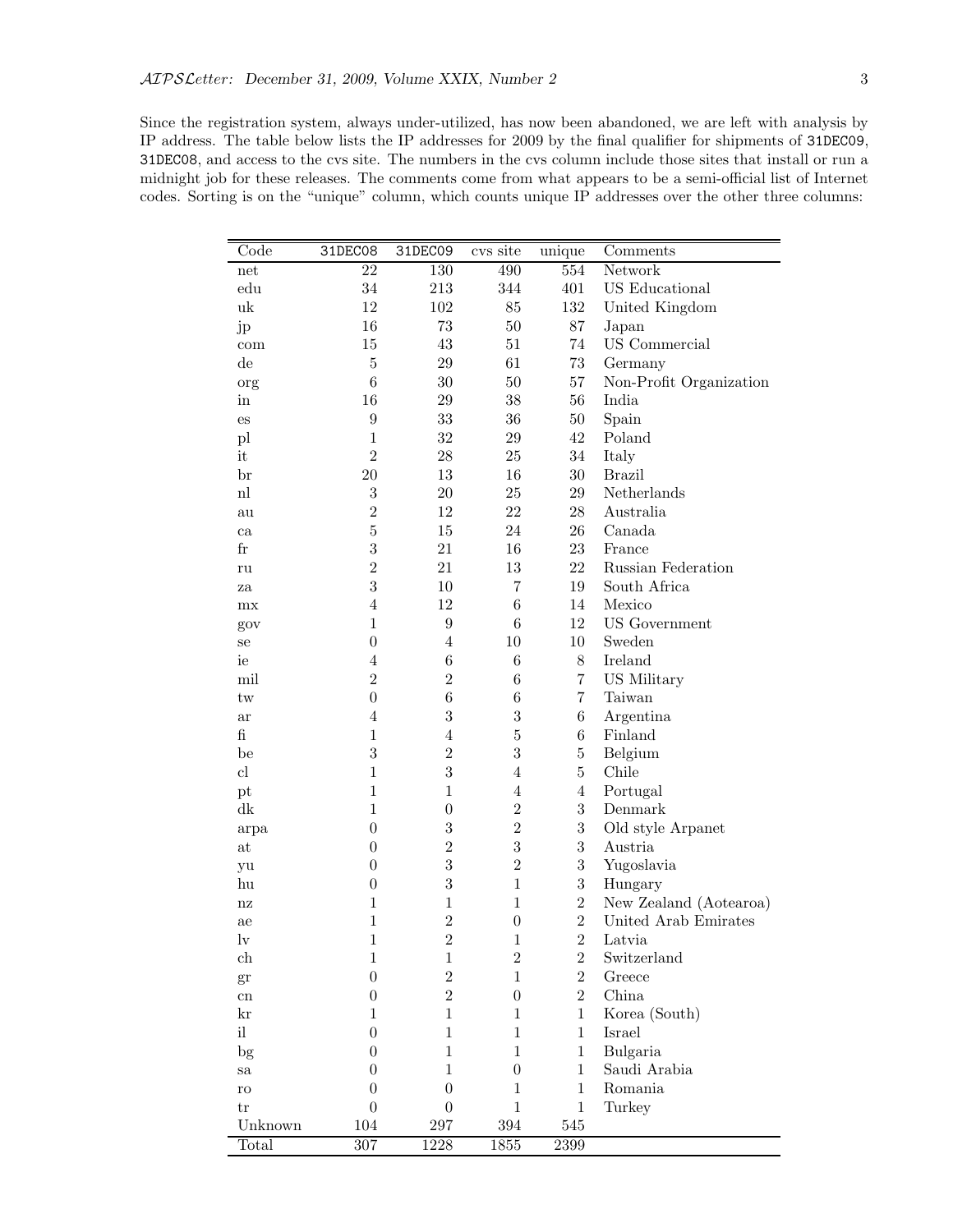### Preview of coming attractions

The 31DEC10 release already contains a few changes that we decided were a bit risky or not needed in 31DEC09. UVRFI is a new task that implements two methods for excising RFI from data without flagging the data samples. It shows some real promise in cases which are suited to the algorithm. The old task RM has already been revised to read image cubes with FQID axes (as now produced by FQUBE and MCUBE) and to have an additional method for searching for the best fit rotation measures. New tasks are being developed to evaluate tables and uv/image data left behind by pipelines. The installation procedure has been given code to avoid common problems when the site name or architecture changes at a site installing a new version of AIPS.

### Improvements of interest to users in 31DEC09

We expect to continue publishing the  $ATPSLetter$  every six months along with the annual releases. There are a number of new tasks released in the last 6 months along with a variety of improvements to IMAGR and other tasks. The new tasks include FQUBE to build image cubes with an FQID axis to describe irregularly distributed frequencies, FARS to determine best estimates of rotation measure by the Faraday rotation synthesis algorithm, CAPLT to plot closure amplitudes with source models, SNCOP to average IFs within an SN table and copy the averages to an SN table of another data set, BLCHN to perform channel-dependent baseline corrections, ATLOD to translate ATNF and ATLBA data into  $\mathcal{AIPS}$ , and SUFIX to correct source assignments in uv data sets. The new verb FILEZAP allows one to delete an external file from within AIPS. IMAGR now can do baseline-length dependent time averaging on input, can switch from OVERLAP 2 mode to OVERLAP 1 mode automatically, and can delete boxes which overlap in more than one facet. In the first half of 2009, IMAGR learned how to create Clean boxes automatically supported by new tasks SABOX and FILIT. The latter task was improved in recent months as well.

Normally, bugs which are created in an  $\mathcal{AIPS}$  TST version and then fixed in that same version before its release get little or no discussion in the  $\mathcal{AIPSLetter}$ . Since a rather large number of sites now install the **TST** version of  $\mathcal{A} \mathcal{I} \mathcal{P} \mathcal{S}$  during its development, this is somewhat of an oversight. We urge you to run the "Midnight Job" at least once after 31DEC09 is frozen to bring it up to date and to fix all bugs of this sort. We will discuss below a particular set of errors that accompanied the change in antenna file format and have set up a web page http://www.aips.nrao.edu/problems.shtml which we hope to maintain to emphasize such matters. It is linked from the main  $\mathcal{AIPS}$  web page so it is not necessary to remember the above URL. Other bugs of this sort are mentioned below for IMAGR, FILIT, and EDITR. We urge active sites to use the MNJ and, when something odd occurs, to examine CHANGE.DOC using the cgi tool available from the  $\langle \mathcal{A} \mathcal{P} \mathcal{S} \rangle$  web page under documentation. Please do not hesitate to e-mail daip@nrao.edu with any questions or suspicions that there are problems.

31DEC09 contains a change in the format of antenna files which will be discussed in detail below. Previous releases will not understand the antenna coordinates for arrays that were traditionally left-handed (VLBI primarily). The format change occurs automatically when any 31DEC09 antenna-file specific code reads the file, after which older releases will have difficulties. Major changes were made to the display software last year in 31DEC08. Older versions may use the 31DEC08 display (XAS), but 31DEC08 code may not use older versions of XAS. FITS-IDI data from the DiFX correlator, now in use for the VLBA, requires 31DEC08 or later. 31DEC04 through 31DEC10 use a new numbering scheme for magnetic tape logical unit numbers that is incompatible with previous versions. Thus all tape tasks and the server TPMON must be from a recent release. Other than these issues, 31DEC08 is compatible in all major ways with the with the 15OCT98 and later releases. There are significant incompatibilities with older versions. Note that the only version which we patch for major errors is 31DEC09; even 31DEC08 is no longer changed.

### Imaging

#### FARS

FARS is a new task to perform Faraday rotation synthesis on images of Q and U made at a variety of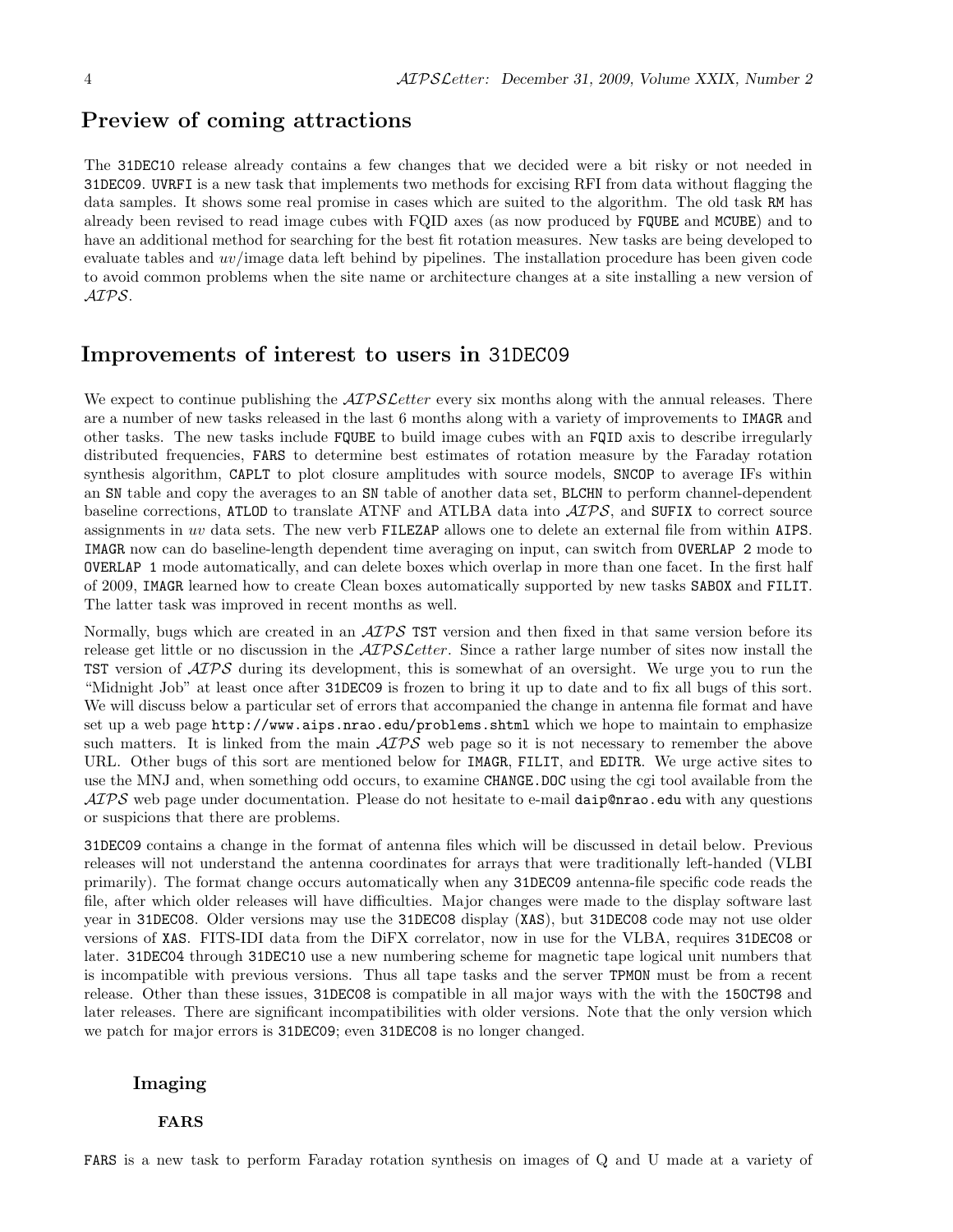frequencies. The user prepares two cubes of these images using FQUBE and TRANS. The task determines the Faraday rotation free  $(\lambda = 0)$  brightness and the Faraday depth of the media on the way from the source to the observer. The main ideas of the algorithm are described by M. A. Brentjens and A. G. de Bruyn in Astronomy & Astrophysics, 441, 1217-1228 (2005). The task Fourier transforms the data at each spatial pixel along the  $\lambda^2$  axis. A simple version of Hogbom Clean is used to find a small number (usually 1 or 2) of complex components. The position of these components on the transformed axis corresponds to the rotation measure of that component while the real and imaginary values correspond to the Q and U of the component. The task then produces images of Q, U, and rotation measure for each of the allowed components. This task is new and experimental and will undoubtedly require improvements in the algorithm, in user controls, and in documentation. Nonetheless, it offers a significant step up from the rather simple algorithms in, for example, AIPS task RM.

#### IMAGR

IMAGR has acquired yet more capabilities. Perhaps of greatest interest, is the new capability to average a time-sorted input file in time with an averaging interval that depends upon projected baseline length. The input parameters are the size of the overall image and the maximum allowed averaging interval, with the default to do no averaging. This should make the task run faster since it can reduce the size of the work file considerably. It will, however, change the image some since it will have preferentially averaged short spacing data, thereby changing the cell sampling seen in uniform weighting. A modest taper could be used to compensate.

In high-dynamic range imaging with multiple facets, it is recommended to begin in  $\text{OVERLAP} = 2$ ; ONEBEAM FALSE mode for the most accurate beam pattern and to avoid sidelobes of the strongest sources. However, when the dynamic range of the residual images is reduced, the need for this accuracy is very much less. At that stage, Cleaning all the facets in each round, perhaps with only one beam, would be rather faster and of sufficient accuracy. The new adverb OVRSWTCH has been added to IMAGR to have the task itself perform this switch at an appropriate moment. This puts the task in OVERLAP=1 mode in which overlapping Clean boxes cause instabilities. Therefore, a new routine was added to check for overlapping Clean boxes and to drop the smaller one in each overlap when in this mode. In OVERLAP=2 mode, this clean-up operation is not automatic but is available from the TV menu.

Another new user option is one that controls whether the Clean of the next spectral channel starts with all the boxes used for the previous spectral channel or starts over with whatever boxes were specified in the inputs and input BOXFILE.

A number of internal matters were also improved. IMAGR will now append keywords for average zenith and parallactic angle only for observations that cover a small time range for which these averages are then meaningful. The auto-boxing routine would refuse to make boxes around single bright pixels, so the routine that finds the maximum in the residual changed to use the average of adjacent pixels in pairs for the maximum. Infinite loops may have been seen by users until this was fixed. The Clean Components are now restored to all resolutions in multi-resolution Clean. This allows the output images to be used in FILIT and SABOX for all resolutions. OVERLAP = 1 mode seemed to have trouble stopping at a FLUX cutoff. It would Clean all facets below FLUX and then re-image them finding several very slightly above FLUX and so on and so forth. The test for "is there anything to Clean now" was changed to use 1.05  $*$  FLUX to avoid this useless extra computation.

IMAGR is now very much more careful about using a pre-existing work file. It did not seem able to confirm that such a file was actually appropriate for the current input adverbs and so would use ones that did not have the new parameters. Pre-existing workfiles are now deleted unless **ALLOKAY** = 2, which tells the task that the contents of the workfile are current and useful. The tests on the data to determine if sorting to uv-plane order had errors which caused IMAGR to sort data rather often when the data did not need to be sorted. These are corrected and avoid a potentially lengthy sort operation. The code that found a list of model facets which could be subtracted at the same time had an error that caused the list making to stop at any facet with no components. All components were eventually subtracted, but the data were read more times than necessary.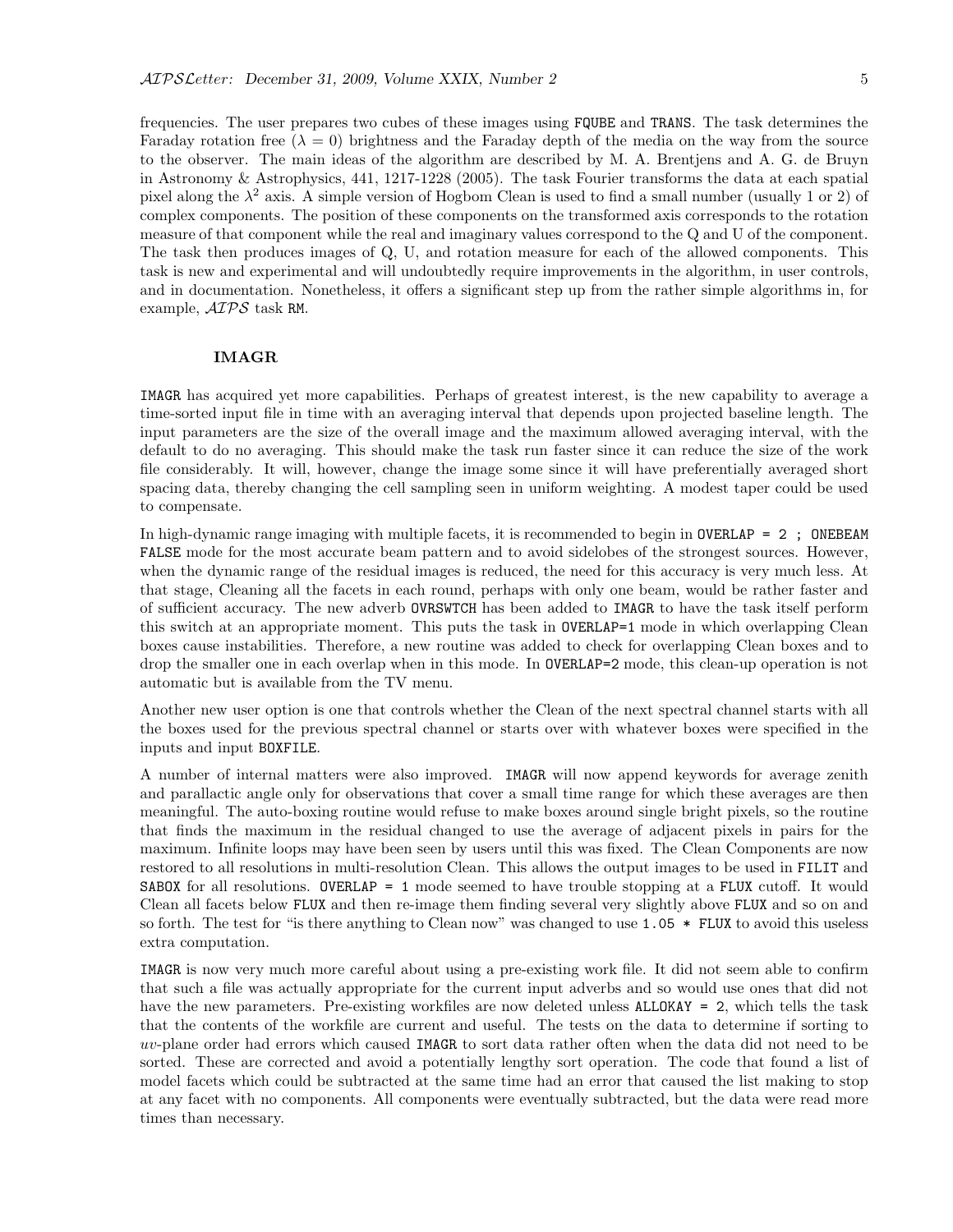#### Miscellaneous

- FQUBE is a new task to build image cubes with an irregular frequency ID ("FQID") axis for which the correct frequencies of each plane are determined by a table look up. It is meant to simplify the serious complexities of MCUBE. MCUBE was corrected for a bug limiting the output axis to 2048.
- FILIT was corrected for bad errors when OBOXFILE was the same as BOXFILE. It has new options to check boxes for overlap between facets, to enter the next facet number directly (rather than jumping by  $\pm 1$ ), and to delete all boxes in the current facet.
- IMAGE extensions in FITS are a standard form which AIPS has not previously recognized. IMLOD and FITLD were changed to recognize this form of FITS file and to make one or more images in the  $\mathcal{A} \mathcal{I} \mathcal{P} \mathcal{S}$  catalog from them.
- COMB was changed to copy attached tables other than Clean Components. This enables the FQ table to be preserved.
- SAD and IMFIT and JMFIT did incorrect things with the image rotation on the deconvolved component parameters when one or both widths were indeterminate.

#### UV data

#### Antenna tables

The format of the  $\mathcal{A} \mathcal{D} \mathcal{S}$  antenna tables was changed. The main purpose of the change was to take control of the geometry of the antenna locations quoted in the file. Previously,  $\mathcal{AIPS}$  and other packages had to know whether right-handed or left-handed geometries were used according to the array name in the file and that was sometimes uncertain. Now there are two new header keywords TFRAME to define the terrestrial frame for the antenna locations (e.g., ITRF) and XYZHAND to define the handedness (now always RIGHT). An automatic translation occurs using the array or station names to determine what handedness is used and to force it to right-handed. Two columns were added to the antenna file itself, DIAMETER of the antenna in meters and BEAMFWHM of the antenna as a function of IF in degrees per meter wavelength. At present these columns are little used, but there are several heterogeneous arrays (such as CARMA and ALMA) which have come into operation or soon will be in use.

This change was introduced into 31DEC09 en masse on September 20, 2009. This change will produce errors when the new antenna files are used by software that does not understand the new handedness, such as 31DEC08 and earlier versions of  $\mathcal{AIPS}$  and other software packages. These errors will not produce messages in most cases. When 31DEC09 (or later) touches an antenna file it fixes its format if needed. But then, when an older version reads a "fixed" VLBI file it will make a wrong assumption about handedness. This includes UVFIX, plot routines doing elevation or parallactic angle, CLCOR 'POLR', 'PANG', 'ANTP', 'IONS', 'ATMO', et al. corrections, UVFLG elevation flagging, CALIB elevation cutoff for gain normalization, TECOR, ANTAB with opacity corrections, DELZN, CAL, LPCAL, CVEL, and probably others. Negative elevations are a common symptom of this error; use UVPLT to plot the elevations in your data to test for the problem. A RUN file named ANFIX8 was patched into 31DEC08 to correct "fixed" antenna files. Note that VLBA data pre-processed into the NRAO archive will have the new convention, causing old  $\mathcal{AIPS}$  versions to have trouble with the latest archive data. Archive files in FITS-IDI format are safe, but more numerous and bothersome.

Unfortunately, the change also contained a number of outright errors. FITLD was left able to record some antennas with the wrong  $B_y$  coordinate if they did not occur in the first FITS-IDI file. A large number of archive files affected by this bug are being corrected, but a procedure ANCHECK is available as a RUN file to check your VLBA pre-processed data for this error.

The application of polarization calibration was completely broken in 31DEC09 from September 20 to November 17. The results of PCAL and friends were probably fine, but the application of those D terms was badly messed up. The POLR option in CLCOR corrected the CL table properly but only corrected the first IF in the polarization solutions in the antenna table. That error was fixed November 26.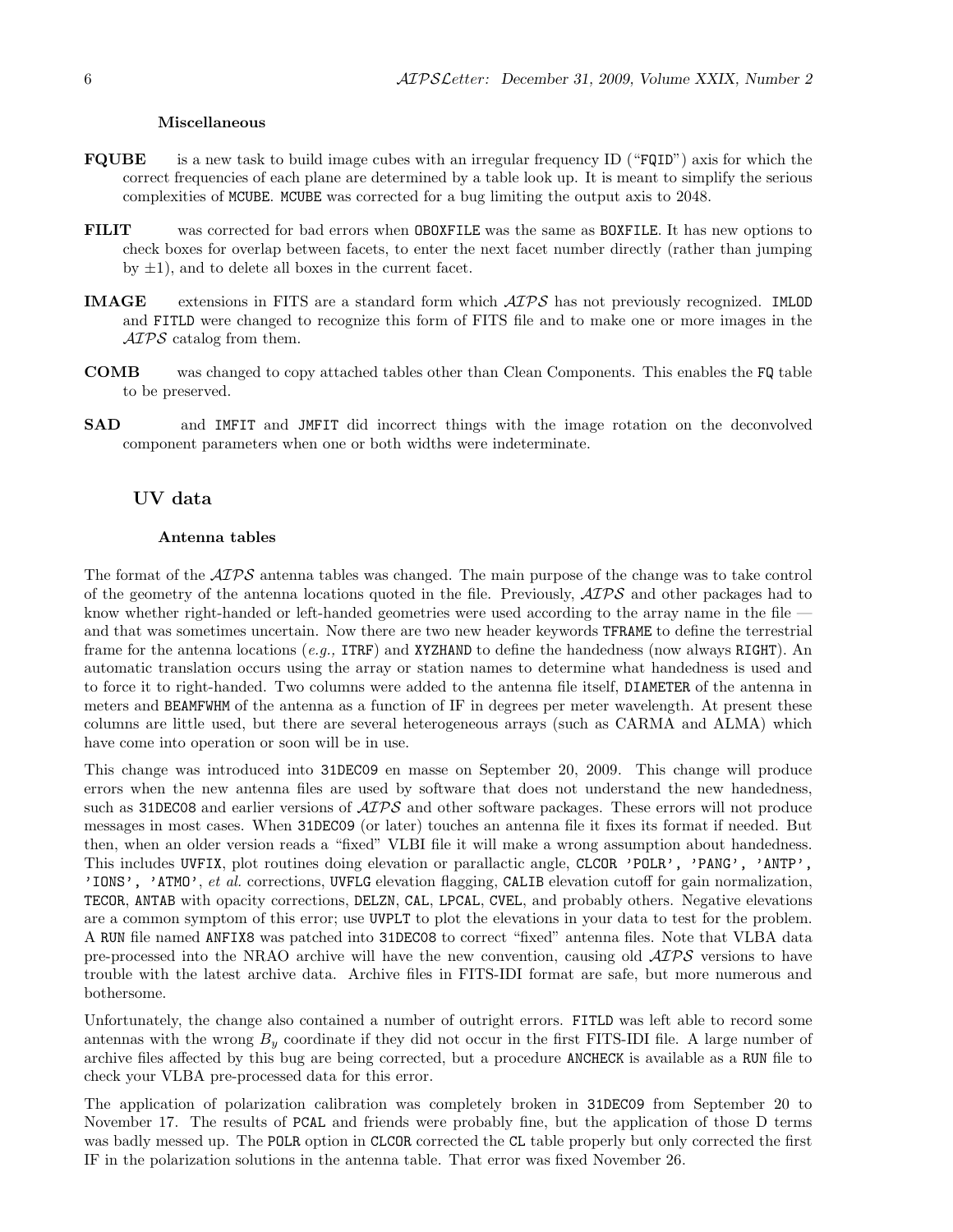The executive summary of the above is that you should use 31DEC09 or 31DEC10 and make sure that your version is up to date.

#### Other changes

- CLCOR was changed so that 'ANTP' and 'ANTC' operations compute delays internally with respect to antenna one. The absolute delays for the EVLA which uses Earth-centered antenna coordinates were way too large for storage in single-precision. Note that the CL table is in single precision which limits the accuracy of large shifts for VLBI and other long baselines.
- FRING was changed to handle time intervals with only one sample and, similarly, to force a delay-only form of solution if requested. The output frequency increment and reference pixel were corrected.
- CALIB was changed to use ICHANSEL rather than BCHAN and ECHAN to define the spectral channels to be averaged.
- BPASS had an egregious error causing it to average all channels rather than use ICHANSEL correctly in those modes that use that adverb.
- BLCAL was changed to use ICHANSEL; previously it averaged all channels.
- **BLCHN** is an experimental, channel-dependent version of BLCAL. It produces a BD table but applies its corrections directly to an output file. The BD table can be displayed by POSSM and BPLOT.
- TVFLG was corrected for a memory error which caused it to die when more than six spectral channels were used. TVFLG and SPFLG now offer an option of TV transfer functions which will be useful for high dynamic range data (or RFI). Reading of the antenna file for baseline lengths was corrected.
- **SPLAT** was corrected to clean up empty output files, to write a correct index table with the output (source numbers became confused sometimes), to write a null CL table with output multi-source files, to avoid difficulties in unusual data sets with random parameters that change on output, to handle removing the polarization calibration from the output files, and to avoid the header alternate reference pixel which is often incorrect.
- SPLIT was corrected to clean up empty output files, to handle the new antenna file format when removing polarization calibration from output antenna files after application, and to avoid the header alternate reference pixel which is often incorrect.
- FO tables are a new kind of table to carry the frequency offset applied to the data as a function of time. It is hoped that these may be used by other software to tell  $\mathcal{AIPS}$  about Doppler tracking if any. SPLIT and SPLAT copy the frequency information (if there is any) in the CL table to an output FO table. CVEL and others will use an FO table in preference to a CL table if possible.
- CVEL was corrected to use the proper sub-array number, to create an index table for the output file, and, most importantly, to write an output FO table containing the sum of the frequency offsets now applied to the data.
- SNFLG can now flag data based on discrepant gains in an SN table.
- UVFLG now offers the option to flag antennas for shadowing and baselines for being too short. This will work well only if the antenna file contains all of the antennas, not just those currently being used.
- VBGLU was changed to not require index tables with the input data sets (it did not use them), to make an output index table, to avoid excess error messages, and to get correct start and stop times for the input data sets.
- **ATLOD** is a task to translate Australian "RPFITS" format into  $\mathcal{AIPS}$ . It is now updated and shipped with  $\mathcal{A} \mathcal{I} \mathcal{P} \mathcal{S}$  instead of having to come from the ATNF.
- TACOP was changed to allow dropping of flagged table rows.
- UVFND will now examine phase as well as amplitude to find questionable samples.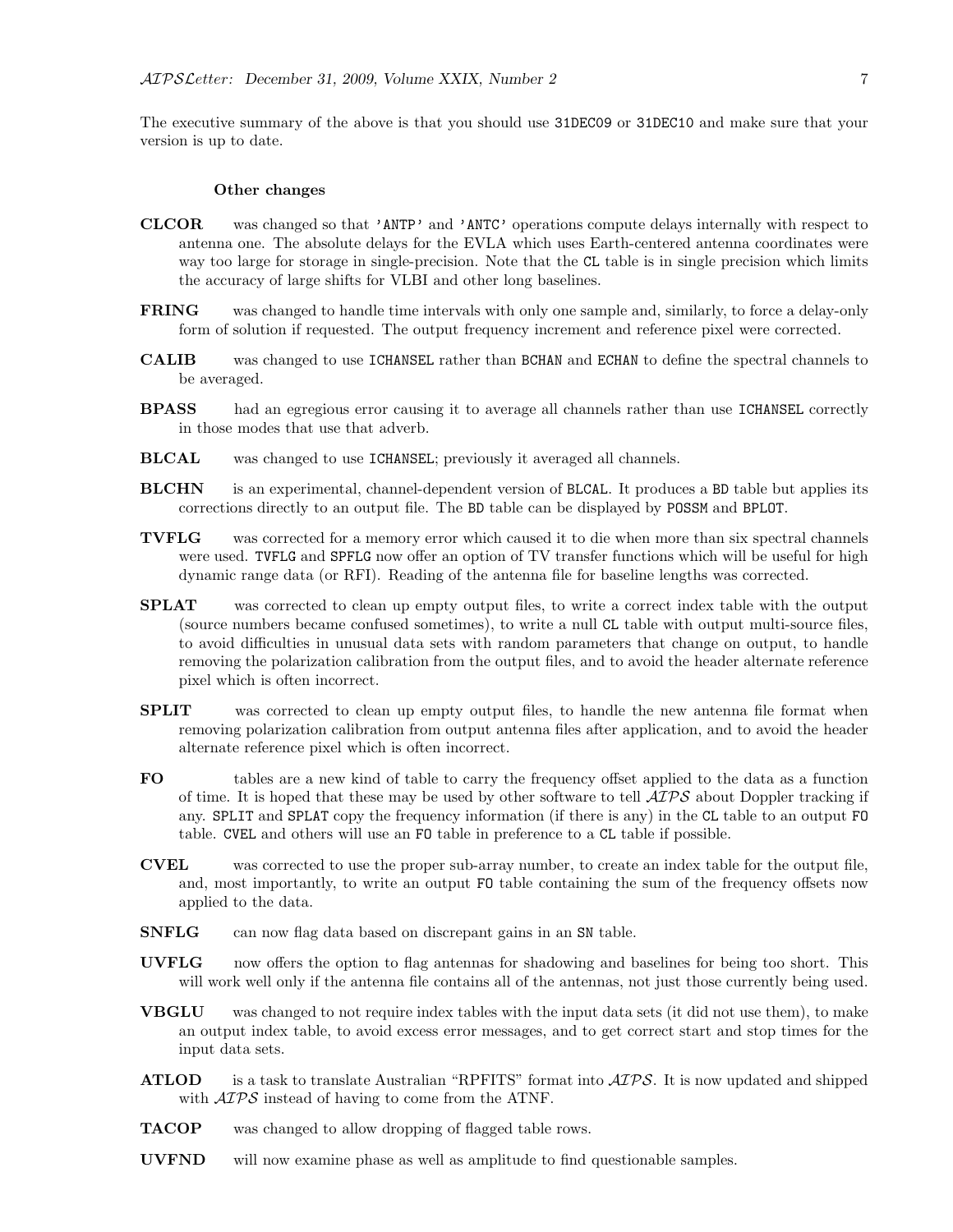- GETJY now uses "robust" averaging methods which should make its results a bit more reliable.
- CLIP was given the option to flag a number of spectral channels surrounding the offending data sample.
- FILLM was changed to adjust the requested stop time so that the test is effectively on the center of the integration rather than the end.
- EDITR had an error from Jan. 31 to June 30 in transferring "flag above and below for one antenna" commands to the output flag table.
- **SUFIX** is a new task which allows the source number to be changed for ranges of times. It may be needed when the on-line system confuses source IDs in fast switching.
- SNCOP is a new task that will average specified IFs in an SN table and then write that average to an SN table of another data set. This may be used to apply delay solutions from good IFs to those damaged by RFI or to transfer gains from a single IF subset to the parent multi-IF data set as when a spectral feature is used to determine delays or gains.

#### Display of uv data

- CLPLT was changed to plot symbols correctly and to plot models preferably at the location of the input data samples or at a regular grid of time samples (which will be less accurate).
- CAPLT is a new task which is a variation on CLPLT to plot closure amplitudes around sets of four baselines. Plotting of models with multiple plots per page is supported.
- PRTUV was changed to use a fixed format by default. The reading of the data to determine the best format is too expensive with the new volumes of data. The user may still control the formats with adverbs.
- UVPLT and WIPER were given the NCHAV adverb to display multiple channels with some averaging for improved signal to noise.
- FRPLT was changed to accept DOACOR, to plot phase or amplitude only solutions when requested, to do fixed scale plotting correctly when requested and for a few other minor matters.

#### Miscellaneous

- FREESPAC now reports disk space in Mega-bytes because diska are getting larger and larger.
- FILEZAP is a new verb to delete external files from within AIPS if, for example, the task you are to use will not over-write an existing file and you want to do so.
- CookBook files were updated to drop TIMDEST and MX, add FILEZAP and ATLOD, describe multiple new IMAGR options, SABOX, FILIT, Slice files from ISPEC and BLSUM, UVMOD allowing 999 components, and FRING no-rate change.

### Recent AIPS and related Memoranda

All  $ATPS$  Memoranda are available from the  $ATPS$  home page. There are two newly revised memoranda in the last six months.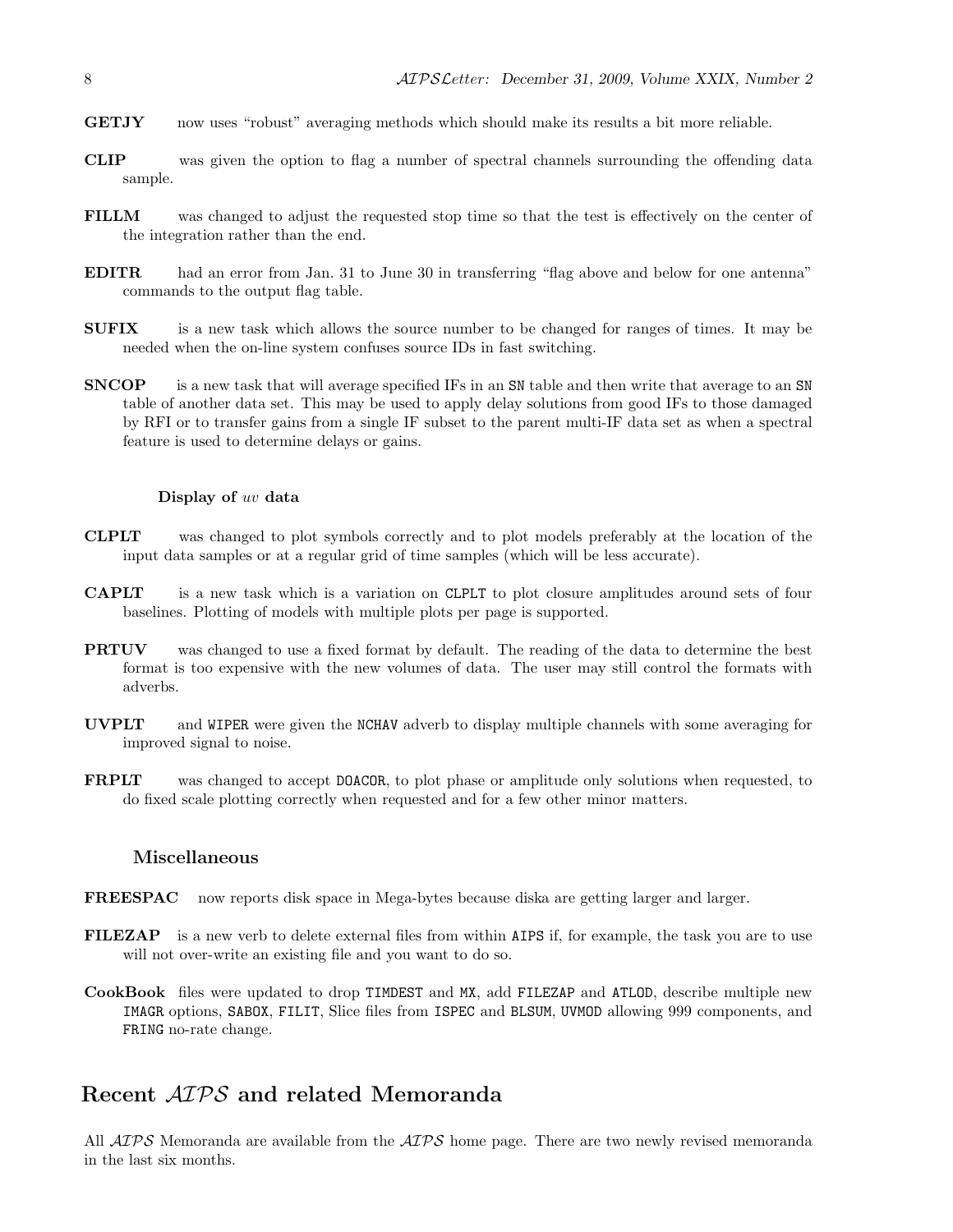### 110 Strategy for Removing Tropospheric and Clock Errors using DELZN, Version 2.0

Amy J. Mioduszewski & Leonid Kogan (NRAO)

August 31, 2004; Revised October 21, 2009

This memo provides a guide to scheduling and reducing phase reference experiments in order to improve the astrometric accuracy and image quality of a target source. The recommended procedure includes occasional short periods of observations of calibrator sources around the sky, interspersed with the desired phase reference observations, from which the troposphere modeling errors can be determined using a new  $\mathcal{AIPS}$  task DELZN. The recommended observing procedure, data reduction, running of DELZN and application of corrections to the phase reference data are covered.

#### 114 The FITS Interferometry Data Interchange Convention

Eric W. Greisen (NRAO)

June 25, 2009; Revised December 15, 2009

The FITS Interferometry Data Interchange Convention ("FITS-IDI") is a set of conventions layered upon the standard FITS format to assist in the interchange of data recorded by interferometric telescopes, particularly at radio frequencies and very long baselines. It is in use for the VLBA telescope for data from the current hardware correlator and the future software correlator and has also been used with other correlators such as the JIVE correlator for the EVN. This convention is intended to separate a standard set of conventions from those used within particular software packages such as  $\mathcal{AIPS}$ .

### Patch Distribution for 31DEC08

Because of the extensive use of binary installations, we now patch the master copy of the most recently frozen version. Older versions are not corrected even for egregious errors. Thus, 31DEC08 was patched during 2009 and 31DEC09 will be patched as needed during 2010. Your copy of them may be corrected simply by running a Midnight Job. Information about patches and the code may be found using links from the main  $AIPS$  web page or by anonymous ftp to the NRAO server ftp.aoc.nrao.edu. Documentation about patches to a release is placed on this site at pub/software/aips/release-name and the code is placed in suitable sub-directories below this. Patches to older releases are kept here as well, but they will require local compilation.

The 31DEC08 release is no longer available for installation and will no longer receive patches even for egregious errors. It had a number of important patches during 2009. They are

- 1. CALIB could infinite loop if the first NX record was of 0 length 2009-01-27
- 2. TYAPL would apply the highest flag table without permission when it should just be copied 2009-02-04
- 3. OFM files were not adjusted to the new TV intensity ranges 2009-04-02
- 4. IMAGR TV option "FORCE A FIELD" caused all facets to be re-imaged; scratch files were way too large sometimes 2009-04-22
- 5. DBCON copied keyword MAXBLINE which confused later imaging routines 2009-04-27
- 6. IMAGR had a limit test that was too small affecting restoration of large numbers of CCs from one facet to another 2009-05-18
- 7. IMAGR had a tendency to sort input data sets when it did not really have to do so 2009-06-19
- 8. install.pl skipped the automatic tarball download when one was missing 2009-07-26
- 9. FITLD did not correct the AN table frequency when rearranging frequency order for IDI-format data 2009-08-18
- 10. BPASS did not translate the ICHANSEL adverb correctly, causing all channels to be averaged 2009-11-11
- 11. ANFIX8 is a new RUN file and procedure to correct antenna files back to 31DEC08 geometry 2009-11-30